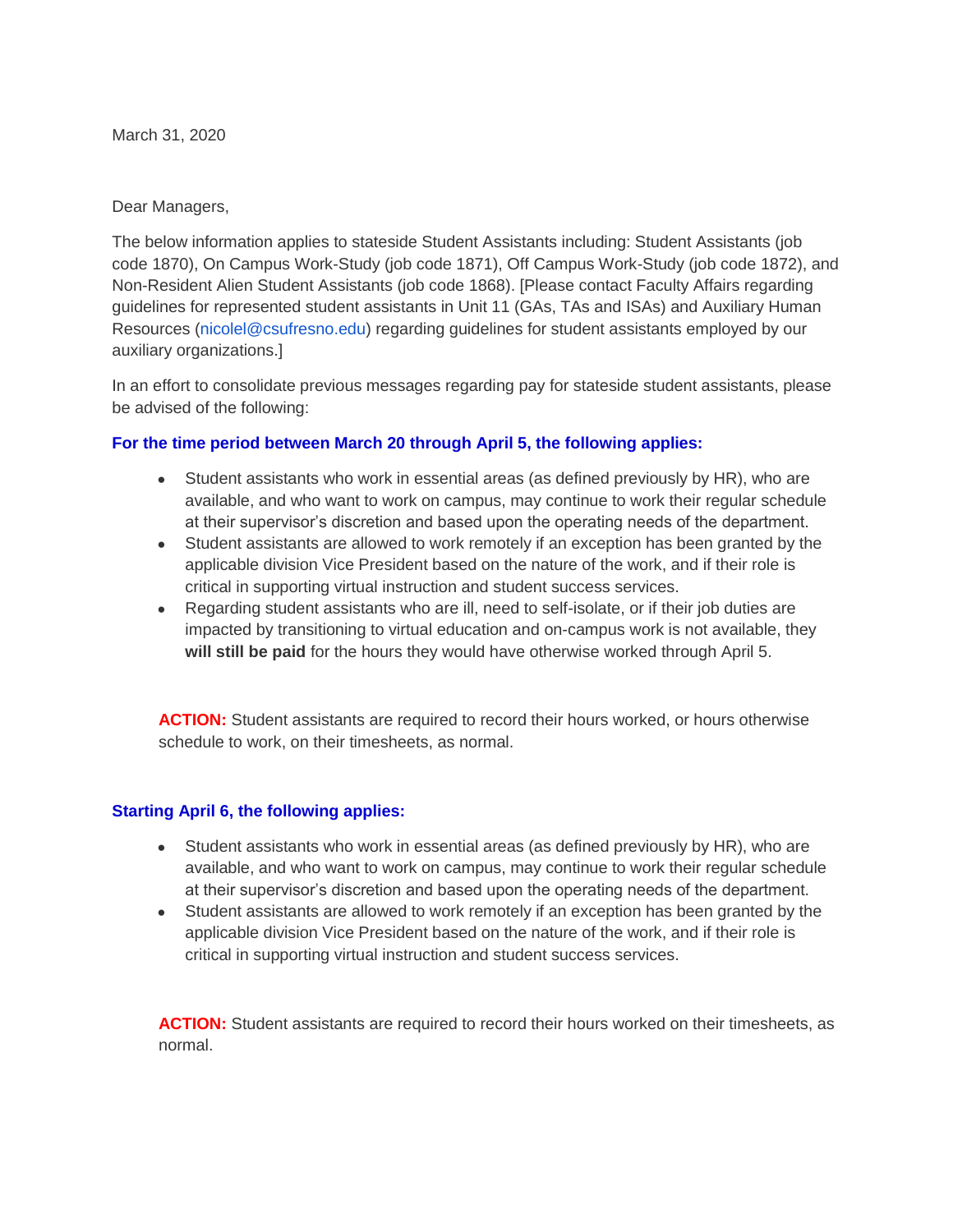- Beginning April 6, student assistants who are unable to work, on campus or remotely, will be provided with up to a maximum of 64 hours of **COVID-19 Temporary Paid Administrative Leave (CPAL)** for the following purposes:
	- When an employee is unable to work due to the employee's own COVID-19 related illness or that of a family member;
	- When an employee is unable to work because the employee has been directed by their healthcare provider to not come to the worksite for COVID-19-related reasons;
	- When it is not operationally feasible for the employee to work remotely; or
	- When an employee is unable to work due to a COVID-19-related school or daycare closure, and the employee is required to be at home with a child or dependent, and it is not operationally feasible for the employee to work remotely or in conjunction with the childcare commitment.
- Student assistants who normally work up to 20 hours per week will be provided up to a maximum of 64 hours of CPAL, based on their work schedule during the current academic semester (the February 2020 pay period), prorated as follows:

| <b>Tier</b>       | <b>Average # of Hours</b><br><b>Worked/Scheduled Per Week</b> | <b>COVID Temporary Paid Administrative</b><br><b>Leave (CPAL) Allotment</b> |
|-------------------|---------------------------------------------------------------|-----------------------------------------------------------------------------|
| Tier <sub>1</sub> | 16-20 hours                                                   | 64 hours                                                                    |
| Tier <sub>2</sub> | 11-15 hours                                                   | 48 hours                                                                    |
| Tier <sub>3</sub> | 6-10 hours                                                    | 32 hours                                                                    |
| Tier 4            | 0-5 hours                                                     | 16 hours                                                                    |

- Student assistants may use their CPAL hours any time between April 6 through May 22, intermittently and with the approval of their supervisor. *(They do not need to email Benefits to request to use CPAL.)*
- Student assistants who are approved to work a reduced work schedule may use partial CPAL to offset the difference in hours they would have otherwise been scheduled to work.
- During the week of Spring Break (April 6-10), up to 20 hours of CPAL may be used.
- By April 3, HR/Payroll will send a report to each AVP/Dean to confirm the tier allocation that has been assigned to student assistants in their areas.